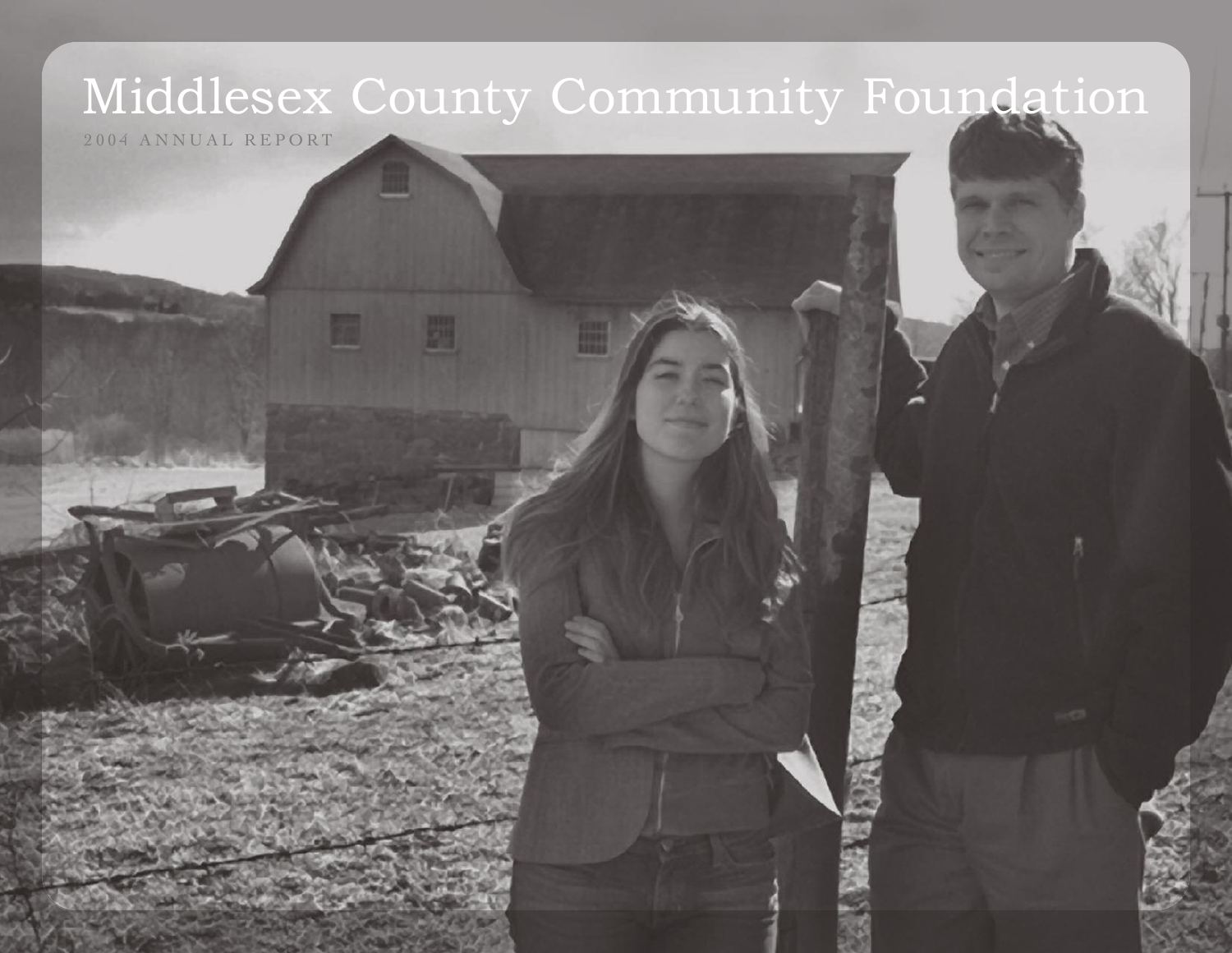

## THE MIDDLESEX COUNTY COMMUNITY FOUNDATION IS A NON-PROFIT ORGANIZATION DEDICATED TO IMPROVING THE QUALITY OF LIFE IN MIDDLESEX COUNTY. OUR MISSION IS TO WORK WITH CHARITABLY MINDED INDIVIDUALS AND ORGANIZATIONS, TO BUILD PERMANENT ENDOWMENTS AND OTHER CHARITABLE FUNDS AND TO SUPPORT LOCAL NON-PROFIT ORGANIZATIONS THROUGH EFFECTIVE GRANTMAKING TO ADDRESS COMMUNITY NEEDS.

#### ALL PHOTOS ARE FROM FUNDED PROGRAMS OR FOUNDATION ACTIVITIES

COVER: A COMMUNITY FOUNDATION ENVIRONMENTAL GRANT FUNDED A STUDY OF AGRICULTURAL LAND USE CHANGES IN MIDDLESEX COUNTY TOWNS FROM 1978–2004 BY UCONN COOPERATIVE EXTENSION SYSTEM AND WESLEYAN UNIVERSITY. PICTURED BY ONE OF THE COUNTY'S FEW REMAINING AGRICULTURAL SITES ARE JESSICA PFUND, CLASS OF '05 STUDENT, AND PHILLIP RESOR, ASSISTANT PROFESSOR OF EARTH AND ENVIRONMENTAL SCIENCES, BOTH OF WESLEYAN, WHO SPEARHEADED THE STUDY.

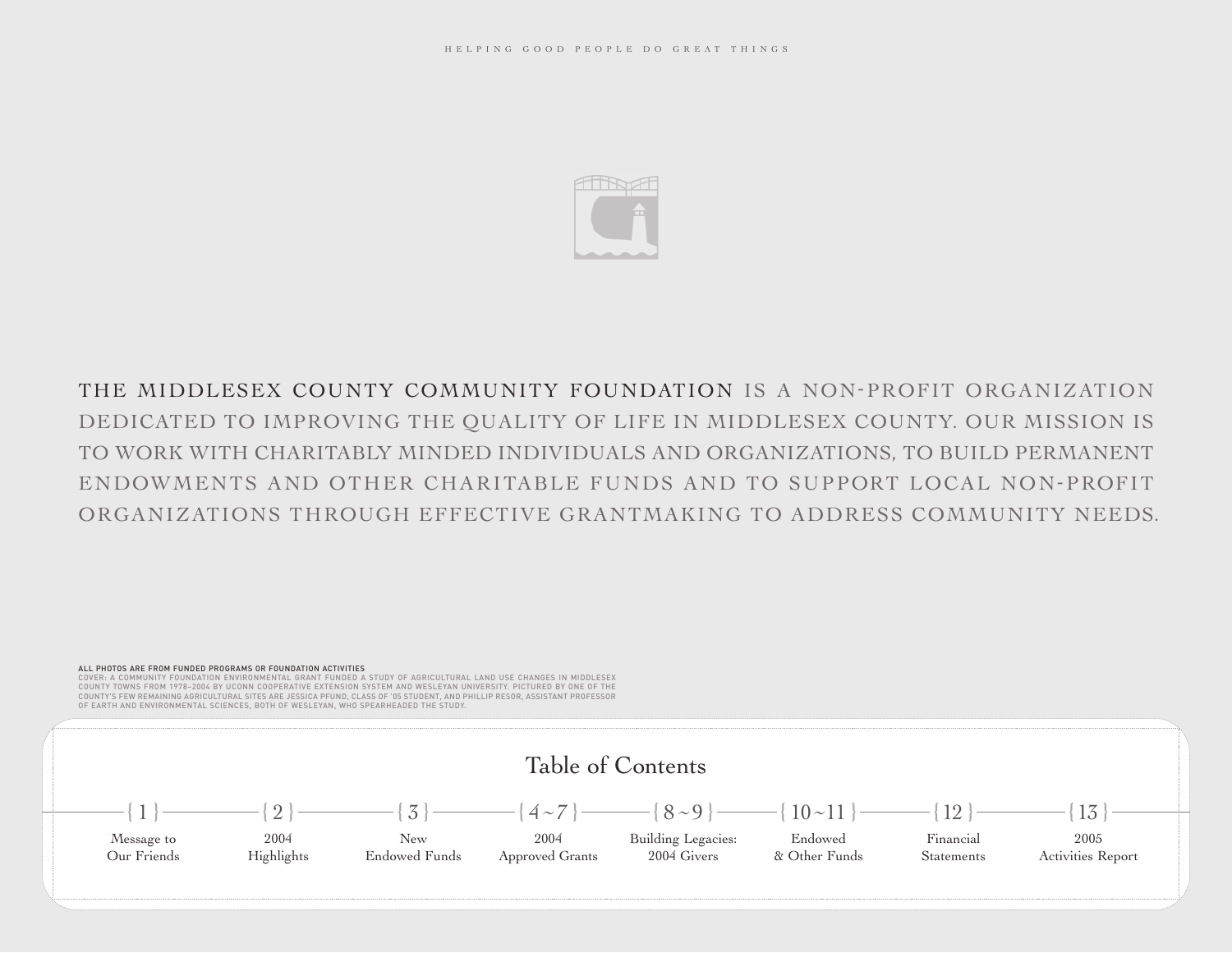## Dear Friends

2004 MARKS OUR SEVENTH YEAR OF GROWING A VITAL COMMUNITY FOUNDATION TO BENEFIT THE PEOPLE OF MIDDLESEX COUNTY. IT HAS BEEN A YEAR OF ACHIEVEMENT MADE POSSIBLE BY A GENEROUS COMMUNITY, HARDWORKING BOARD OF DIRECTORS AND CONTINUING AND GROWING PARTNERSHIPS.

The Board approved \$95,555 in competitive grants bringing our total grants for the year to \$124,898, a 64% increase over 2003. We have now surpassed the half million-dollar mark in total grantmaking since our inception. From Middletown's North End youth to seniors in Old Saybrook our grants make a great difference to individuals now better served because of our efforts and our wonderful partners in grantmaking. We had a 69% increase in donated monies for grantmaking this year thanks to a generous increase from the River View Cemetery, continued support from the Connecticut Humanities Council and Citizens Bank plus a generous gift from of the Ann T. D'Addario Family Foundation. We are delighted that our nomination of Gilead Community Services grant application to the Connecticut Health and Educational Facilities Authority (CHEFA) provided \$50,000 for two new vans to bring their clients to worksites, medical appointments and social activities. This third grant brings CHEFA's total to \$150,000 to aid special needs in Middlesex County with their partnership with Connecticut community foundations.

The Swaim String Program began its second year with 60 third and fourth graders taking violin and cello lessons. Their concerts and performances have brought smiles to many as they become future musicians. The program, made possible by a generous bequest from Elizabeth Swaim, is a partnership of parents, Community Foundation and the Middletown Board of Education aided by a dedicated committee and volunteer coordination efforts of Ruth Montgomery.

Our endowment grew by five new funds and additions to the existing funds including our unrestricted Middlesex Enhancement Fund. Invested funds gained 11.6% surpassing recognized benchmarks. The Women & Girls Committee's mailing boosted the endowed Fund for Women & Girls and provided additional monies for grantmaking to empower women and girls to be self-reliant and reach their potential. Five new Legacy Society members have informed us of planned gifts bringing our known total to over \$5 million.

Our need for administrative funding received tremendous support with Middlesex Mutual Assurance, Whelen Engineering and The Clark Group offering a combined \$125,000 challenge grant. For every \$2 given or pledged to support Community Foundation administration, \$1 will be given from the challenge pool. The Board of Directors once again demonstrated their support with 100% giving; their gifts are not counted toward the challenge however. We hope those who share our vision for a viable Foundation for future community grantmaking and resources for donors will enable us to maximize this challenge grant.

We are positioned for the growth that the community and donors of Middlesex County deserve. We need continued support to meet the challenge of growing the endowment, gaining greater visibility, and increasing the number of persons giving to the community through our Community Foundation. We hope you will share the stories of our successes with others and consider making a direct or planned gift to our efforts.

 $L_{el}$  is.  $\leq l$ 

Patti Cenne Varria

Board Chair President

RALPH H. SHAW II PATTI ANNE VASSIA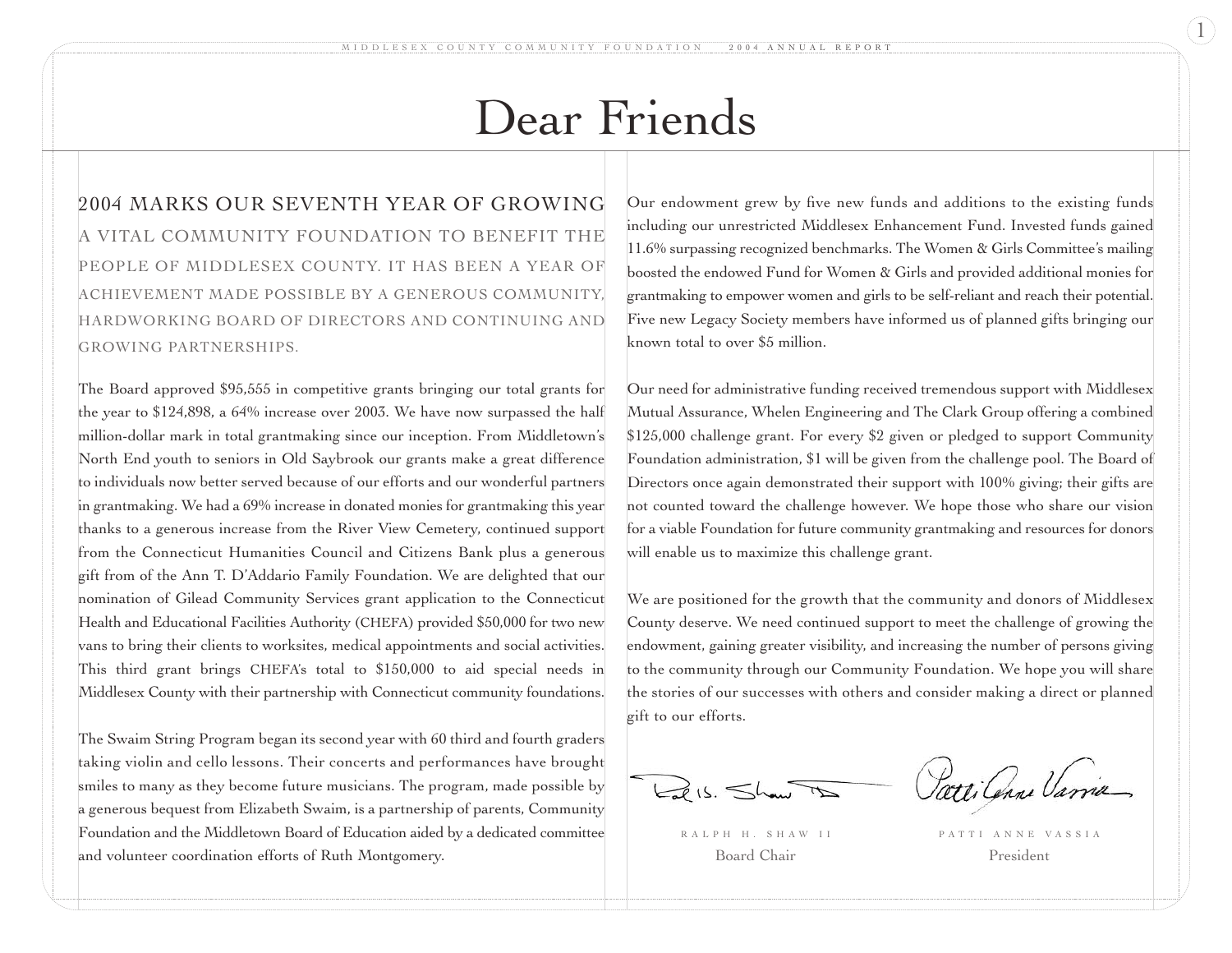# 2004 Highlights

## *Grants Milestone Surpassed*

Making grants is the major way community foundations improve the quality of life in their service area. This year the Board of Directors approved grants totaling \$124,599. This brings our total grantmaking to over \$500,000, a notable milestone on our way to our first million. Please see the grants section of this report for details.

## *Challenge Grant Provided for Administration*

Middlesex Mutual Assurance Company, Whelen Engineering and The Clark Group combined forces this year to support the continued growth of our Community Foundation. Collectively they pledged \$125,000 over the next few years to provide \$1 for every \$2 given or pledged to support the Foundation's administrative needs. The 2004 challenge required \$40,000 in new gifts and pledges that was surpassed. In addition, the board of directors once again responded with 100% participation but did not count their support toward the challenge match.

## *New Planned Gifts*

Our future continues to become more secure with the thoughtfulness and generosity of five persons who have made planned gifts to our Foundation. These known new gifts total over \$3 million and bring our total to over \$5 million. Our Legacy Society now has 36 known members.

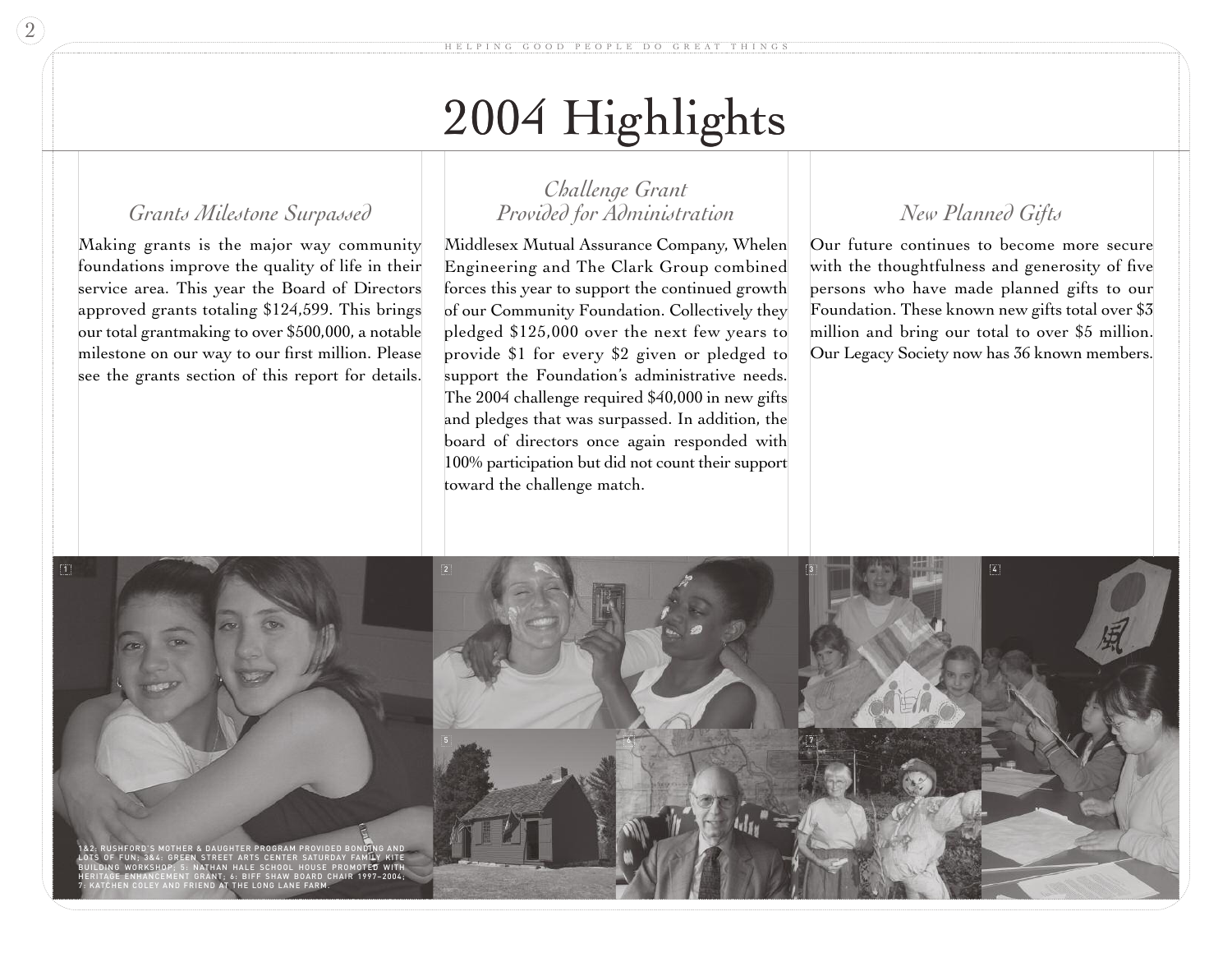## New Endowed Funds

Robert A. Mallimson, PhD Fund

#### Joan Matz Music Scholarship Fund

Joan Matz of Chester benefited several choruses with her musical talents and dedication to choral singing. She was a founding member of Con Brio, Cappella Cantorum, the Summer Sings and the Robbie Collomore Concert Series. To inspire others and continue her legacy, Joan's friends, family and singing colleagues established this Fund in her memory. Annual scholarships will support students pursuing studies in choral singing and/or conducting at UCONN's Department of Music.

*Our family is grateful to the " many friends who made donations in Joan's memory. We know Joan would be happy that future students will receive support to pursue choral singing and/or conducting in her name. The Community Foundation has handled all the details and we are most grateful for this lasting tribute to her memory."* **LOU MATZ**

#### Sonya and Jeff Madoff Fund

The Madoffs are conscientious contributors to many worthwhile charities and causes. Familiar with community foundations from supporting a fund in memory of Jeff's sister in another area, they turned to our Foundation to establish an unrestricted fund to support the community where they have lived for many years.

*We believe that we have an " obligation to support the community and to help those who do not have all our opportunities. This Fund will grow over time and continue to provide benefit to the community that we have greatly enjoyed and love."* 

**JEFF AND SONYA MADOFF**

An anonymous donor wished to recognize the humanity and caring of Dr. Mallimson in a lasting way and established this named Donor Advised Fund in his honor. As the designated advisor to the Fund, Dr. Mallimson makes grant recommendations for nonprofit

organizations that he believes are providing a meaningful service. Board approved recommendations provide grants in Dr. Mallimson's name.

*It is a joy to honor Dr. Mallimson " with a lasting charitable gift in his name. He is a caring professional who gives much more than is required or expected. This Fund will provide good works in his name now and in the future."* **ANONYMOUS DONOR**

#### Preston Family Fund

Dave Preston formerly owned a Portland business and has been an active Middlesex area volunteer. He and his wife Barbara have been supporters of the Foundation since its inception. In 2003, Dave joined the Foundation Board of Directors and learned even more about the flexibility and value of community foundations. Wanting to support local Foundation efforts the Preston's transferred their charitable gift fund to the Community Foundation to establish this unrestricted named fund.

*The more we learn about the " Foundation the more we see its value. By serving on the Grants Committee, I have toured agencies and saw first hand how the Foundation makes a positive difference. We are pleased to help grow the endowment by establishing this unrestricted fund as part of our support."* **DAVE PRESTON**

#### Kalayjian Fund

We are pleased that Marcia Kalayjian joined the Board in 2004. A committed volunteer to many organizations, Marcia leads by example. She and her husband, David, have established an unrestricted fund that they will build over time to benefit the area.

*While new to the Community " Foundation, I have been impressed with the quality of the volunteers and staff and what has been accomplished in such a short amount of time. All of us will benefit from a strong community foundation in our area and David and I are proud to be supporters of this new philanthropic venture."*  **MARCIA L. KALAYJIAN**



Hank Aldrich Yacht Sales, Inc. Herbert and Ruby Anderson Richard and Jeanne Bates Kent Berwick & Wayne Rollins Abigail and Stephen Bruce Jane O. Carini Joyce Clark Virginia Clark Elaine R. Clisham *Joan Matz Memorial Gifts* Con Brio Choral Society, Inc. Rise Cooperstein Barbara S. Delaney Daniel Durrenberger Eleanor Grasso Jon and Roberta Havlick Mrs. Roy W. Havlick David and Patricia Hill Bruce and Terri Hurst Suzanne Donnelly Kitchings

Carol and Sol LeWitt Alan Mallams & Lji Gunnarsson Scott & Heather Masse & friends at Oak Leaf Marina Lou Matz Diantha R. McMorrow Middlesex Yacht Club Lois and Martin Nadel Mr. and Mrs. Ralph V. Nesci Elizabeth O'Sullivan

Robert and Ida Ofstein Leighton Phraner DiAnn K. Pierce Joseph and Beverly Pierz Richard and Gladys Pitbladdo Ritts Marine Center Charles Robins & Jennifer Guinan  $MFR - BVR$ Rotary Club of Chester, Inc.

Susan E. Saltus Shoreline Insurance Agency, Inc. Patricia Spring Donna B. Stamm Jean Santoiemma-Stent & Theodore R. Stent, M.D. Karl P. Stofko Gordon and Marlene Turnbull Grant W. Westerson James Zanardi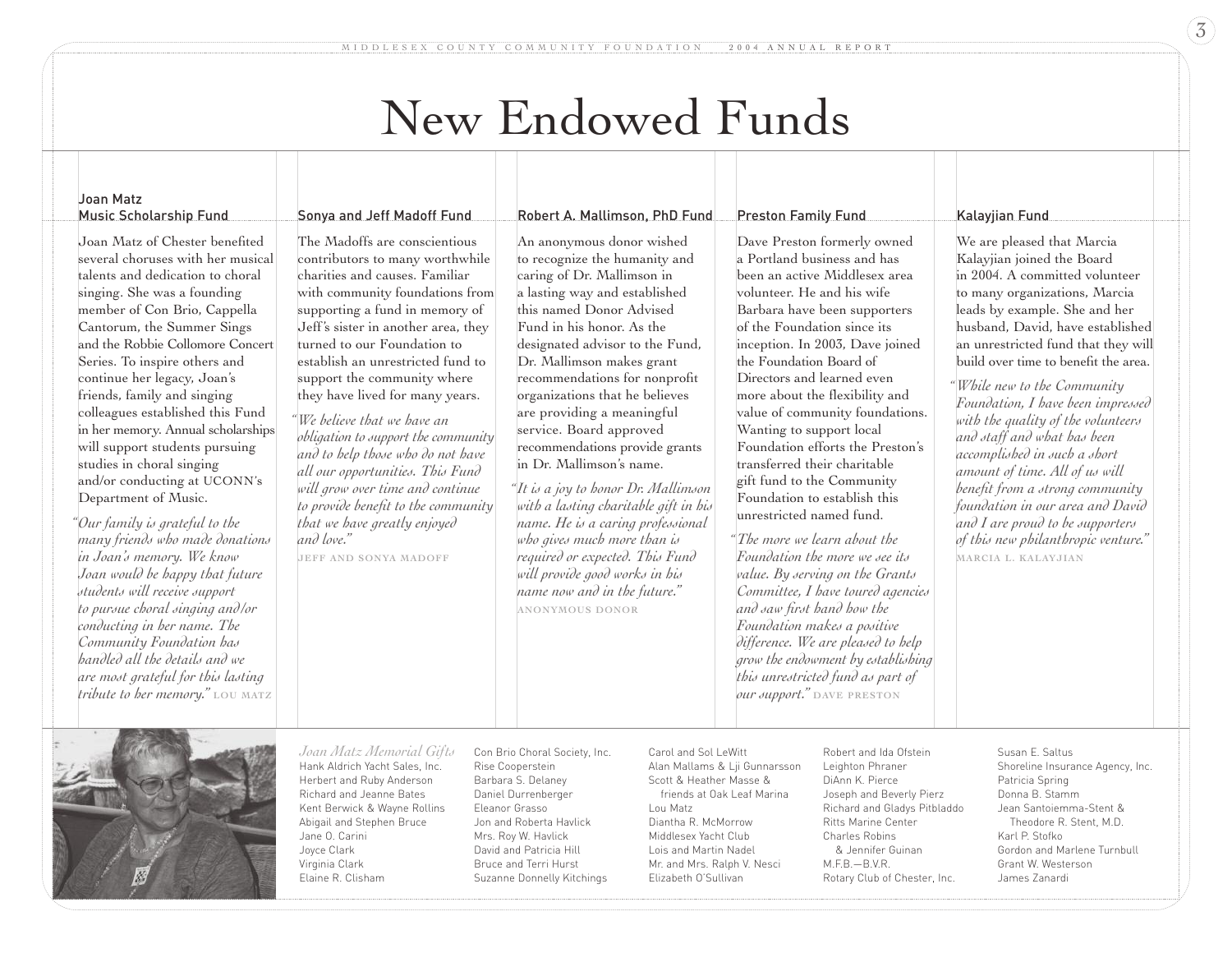# Making Community Impact with Grants Park

MELISSA AND BILL ROBERTS POSE WITH JUDITH BROWN OF WESLEYAN AFTER THE DEDICATION OF MCCARTHY PARK. A FOUNDATION GRANT SUPPORTED THIS COOPERATIVE REHABILITATION PROJECT BETWEEN WESLEYAN UNIVERSITY AND FRIENDS OF THE VILLAGE DISTRICT WHICH PROVIDES LANDSCAPED ACCESS TO RECLAIMED PUBLIC SPACE IN THE CENTER OF MIDDLETOWN FOR CHILDREN AND ADULTS TO ENJOY.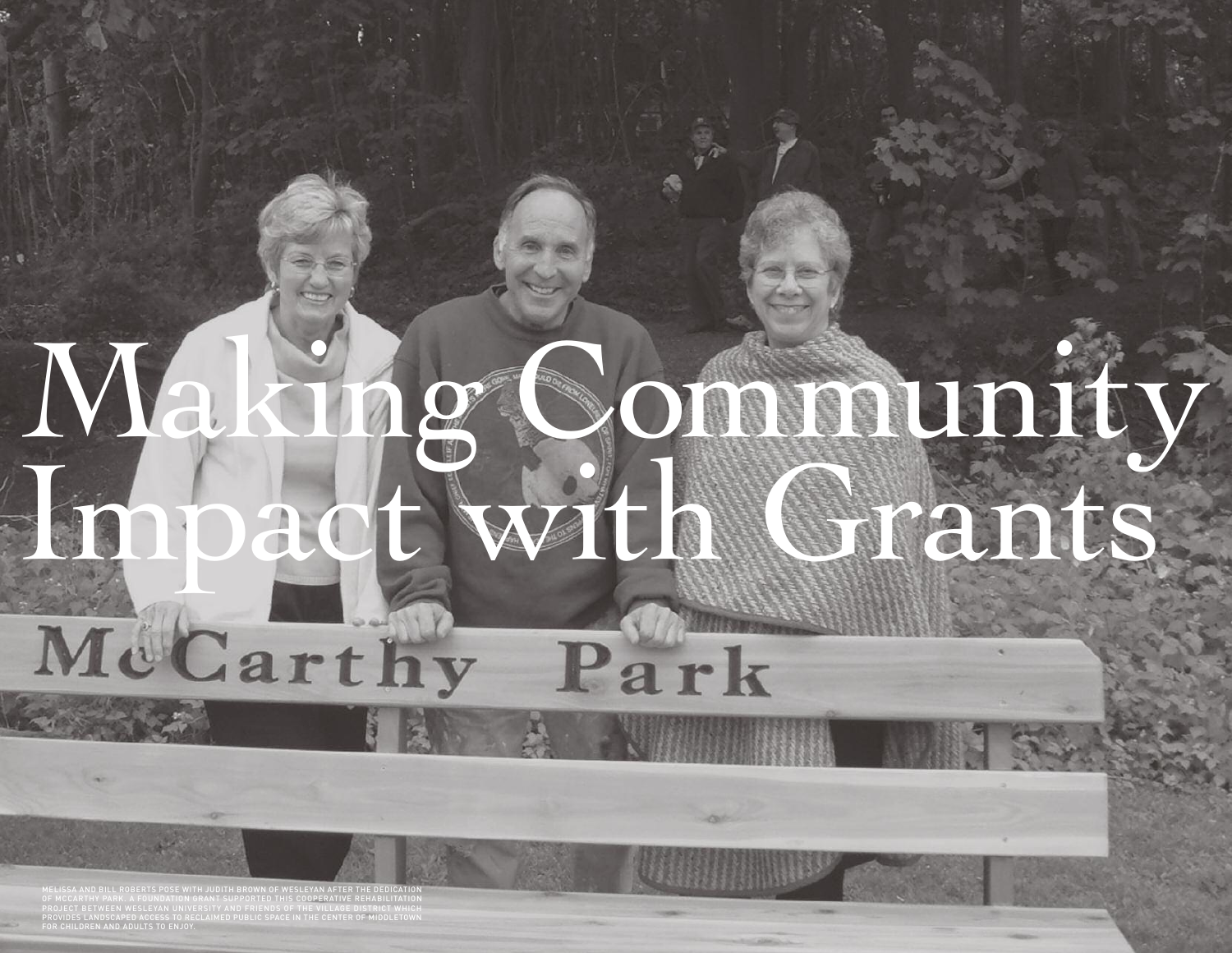$\left(5\right)$ 

GRANTS ARE THE MEANS BY WHICH A COMMUNITY FOUNDATION IMPROVES AND ENHANCES ITS COMMUNITY. THIS YEAR THE BOARD APPROVED \$124,599 IN GRANTS, \$29,044 FROM DONOR RECOMMENDATIONS AND \$95,555 IN COMPETITIVE PROCESSES. AS THE ENDOWMENT RETURN IMPROVED IN BOTH 2003 AND 2004 MOST FUNDS WERE ABOVE THEIR HISTORIC GIFT VALUE FOR THE FIRST TIME. THE BOARD APPROVED A 3% (MORE THAN \$31,000) DISTRIBUTION FOR 2004/05 GRANTS. A SIGNIFICANT INCREASE FROM THE RIVER VIEW CEMETERY IN ESSEX AND A NEW GIFT FROM THE ANN T. D'ADDARIO FAMILY FOUNDATION PROVIDED \$20,000 NEW DOLLARS FOR GRANTMAKING. WE HAD CONTINUED SUPPORT FROM THE CONNECTICUT HUMANITIES COUNCIL AND CITIZENS BANK AND USED THE LAST OF JESSIE B. COX CHARITABLE TRUST FUNDS TO INCREASE OUR GRANTMAKING BY 63%.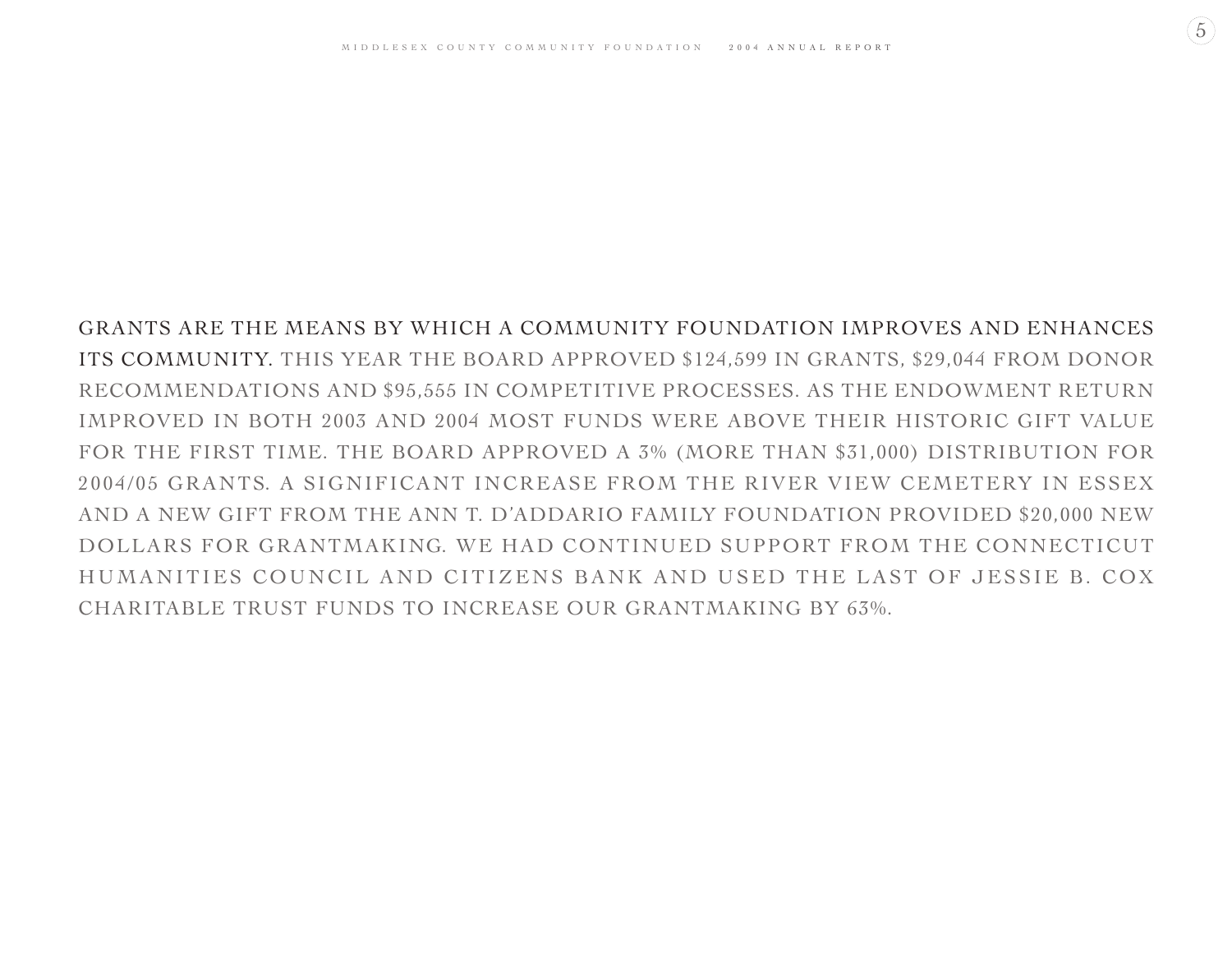# 2004 Approved Grants

| <b>COMPETITIVE GRANTS</b><br>APPROVED BY THE BOARD OF DIRECTORS, TO BE PAID IN 2005                                                                                                                                  | GRANTS ARE AWARDED TO FOCUS AREAS DETERMINED BY DONORS AND<br>THE BOARD OF DIRECTORS. THIS YEAR'S GRANTS WERE MADE TO THE<br>ARTS, EDUCATION, ENVIRONMENT, HERITAGE ENHANCEMENT, HUMAN<br>SERVICES, NEIGHBORHOOD ENHANCEMENT, SAFER COMMUNITIES AND |                                                                                                                                                                                                                       |    |         |  |  |  |  |
|----------------------------------------------------------------------------------------------------------------------------------------------------------------------------------------------------------------------|-----------------------------------------------------------------------------------------------------------------------------------------------------------------------------------------------------------------------------------------------------|-----------------------------------------------------------------------------------------------------------------------------------------------------------------------------------------------------------------------|----|---------|--|--|--|--|
| Recipient and Purpose                                                                                                                                                                                                | Amount                                                                                                                                                                                                                                              | WOMEN AND GIRLS.                                                                                                                                                                                                      |    |         |  |  |  |  |
| Advocate Performing Arts Association to publish educational brochures about<br>psychiatric illness.                                                                                                                  | \$1,500                                                                                                                                                                                                                                             | FISH for Chester, Deep River & Essex, Inc.-Friends in Service Here<br>to provide free rides to medical facilities for Chester, Deep River and Essex<br>residents who do not have any other means of transportation.   | \$ | 500     |  |  |  |  |
| Antiquarian & Landmarks Society to expand publicity and educational programming<br>at the Amasa Day House in East Haddam.                                                                                            | $$\mathbb{S}$$<br>3,750                                                                                                                                                                                                                             | Geeks for Givers to expand its ability to provide other nonprofits with refurbished,                                                                                                                                  |    | \$1,000 |  |  |  |  |
| Camp Hazen YMCA to develop a "pilot" ecology discovery program for elementary<br>school students.                                                                                                                    | \$2,000                                                                                                                                                                                                                                             | affordable computer systems.<br>Greater Middletown Chorale to fund an interim executive director who will                                                                                                             |    | \$2,600 |  |  |  |  |
| Chester Historical Society to catalog the Society's collection of artifacts reflecting                                                                                                                               |                                                                                                                                                                                                                                                     | provide administrative support and strategic planning for the organization.                                                                                                                                           |    |         |  |  |  |  |
| life and industry in Chester.                                                                                                                                                                                        | \$2,150                                                                                                                                                                                                                                             | Green Street Arts Center to support its Family series, a series of free Saturday<br>arts and culture workshops in Middletown's North End.                                                                             |    | \$2,000 |  |  |  |  |
| Chester Land Trust, Inc. to produce a brochure identifying the flora in its<br>Carini Preserve.                                                                                                                      | \$2,500                                                                                                                                                                                                                                             | Ivoryton Playhouse Foundation to support its productions of plays which                                                                                                                                               |    | \$1,250 |  |  |  |  |
| Children in Placement Connecticut to implement a new Independent Study<br>training curriculum for guardians ad litem appointed by the Middlesex County<br>Juvenile Court to represent abused and neglected children. | \$2,500                                                                                                                                                                                                                                             | complement school curriculums for middle and high school students.<br>Kuhn Employment Opportunities for an Outreach Peer Mentor Program<br>to provide support for persons with mental illness seeking and maintaining |    | \$2,000 |  |  |  |  |
| Community Health Center for the purchase of new mattresses for the Battered<br>Women's Shelter in Middletown.                                                                                                        | \$2,625                                                                                                                                                                                                                                             | employment in Middlesex County.<br>Long Lane Farm and Garden Project at Wesleyan University to fund project                                                                                                           |    | \$1,310 |  |  |  |  |
| Community Music School to fund a music education and appreciation series<br>in schools and in the community.                                                                                                         | \$2,000                                                                                                                                                                                                                                             | for high school and college students to farm and distribute organic produce<br>in Middletown.                                                                                                                         |    |         |  |  |  |  |
| Connecticut Society of the Sons of the American Revolution to design and<br>print brochures about Nathan Hale Schoolhouse in East Haddam.                                                                            | \$2,275                                                                                                                                                                                                                                             | Middlesex County Substance Abuse Action Council to fund a Spring Youth<br>Leadership Conference for high school students who work on substance<br>abuse prevention projects.                                          |    | \$1,000 |  |  |  |  |
| Deep River Ambulance Association to purchase a portable automatic<br>external defibrillator (AED).                                                                                                                   | \$1,695                                                                                                                                                                                                                                             | Middletown Fire Department for a safety education program for 3rd graders<br>in Middletown Public Schools.                                                                                                            | \$ | 500     |  |  |  |  |
| Deep River Historical Society, Inc. to develop multi-generational educational<br>programming at the Stone House about Deep River History.                                                                            | \$1,200                                                                                                                                                                                                                                             | Middletown Foundation for the Arts to begin a collaborative cultural arts<br>planning process in Middletown.                                                                                                          |    | \$5,000 |  |  |  |  |
| East Haddam Youth & Family Services to fund Girls on the Run, building program<br>for 3rd and 4th grade girls.                                                                                                       | \$2,000                                                                                                                                                                                                                                             | Middletown Housing Authority to furnish Traverse Square's Community Room<br>for an after school program for elementary school student.                                                                                |    | \$2,000 |  |  |  |  |
| Essex Historical Society to upgrade its computer system to provide better<br>access to information on the Society's extensive collection.                                                                            | \$2,000                                                                                                                                                                                                                                             | Middletown School Readiness Council to expand an early literacy initiative<br>and to purchase books for low income preschoolers enrolled in Middletown                                                                |    | \$3,500 |  |  |  |  |
| Estuary Council of Senior Clubs to provide transportation for seniors who are<br>unable to get to medical and other appointments.                                                                                    | \$3,000                                                                                                                                                                                                                                             | preschool and child care programs.                                                                                                                                                                                    |    |         |  |  |  |  |
| Estuary Council of Senior Clubs for computer courses offered to older                                                                                                                                                | 600<br>\$                                                                                                                                                                                                                                           | Nehemiah Housing Corporation to purchase appliances for two new apartments<br>for homeless families.                                                                                                                  |    | \$2,000 |  |  |  |  |
| women considering employment or volunteer work opportunities.                                                                                                                                                        |                                                                                                                                                                                                                                                     | North End Action Team for a raft building project involving children from the<br>North End of Middletown.                                                                                                             |    | \$1,500 |  |  |  |  |
|                                                                                                                                                                                                                      |                                                                                                                                                                                                                                                     |                                                                                                                                                                                                                       |    |         |  |  |  |  |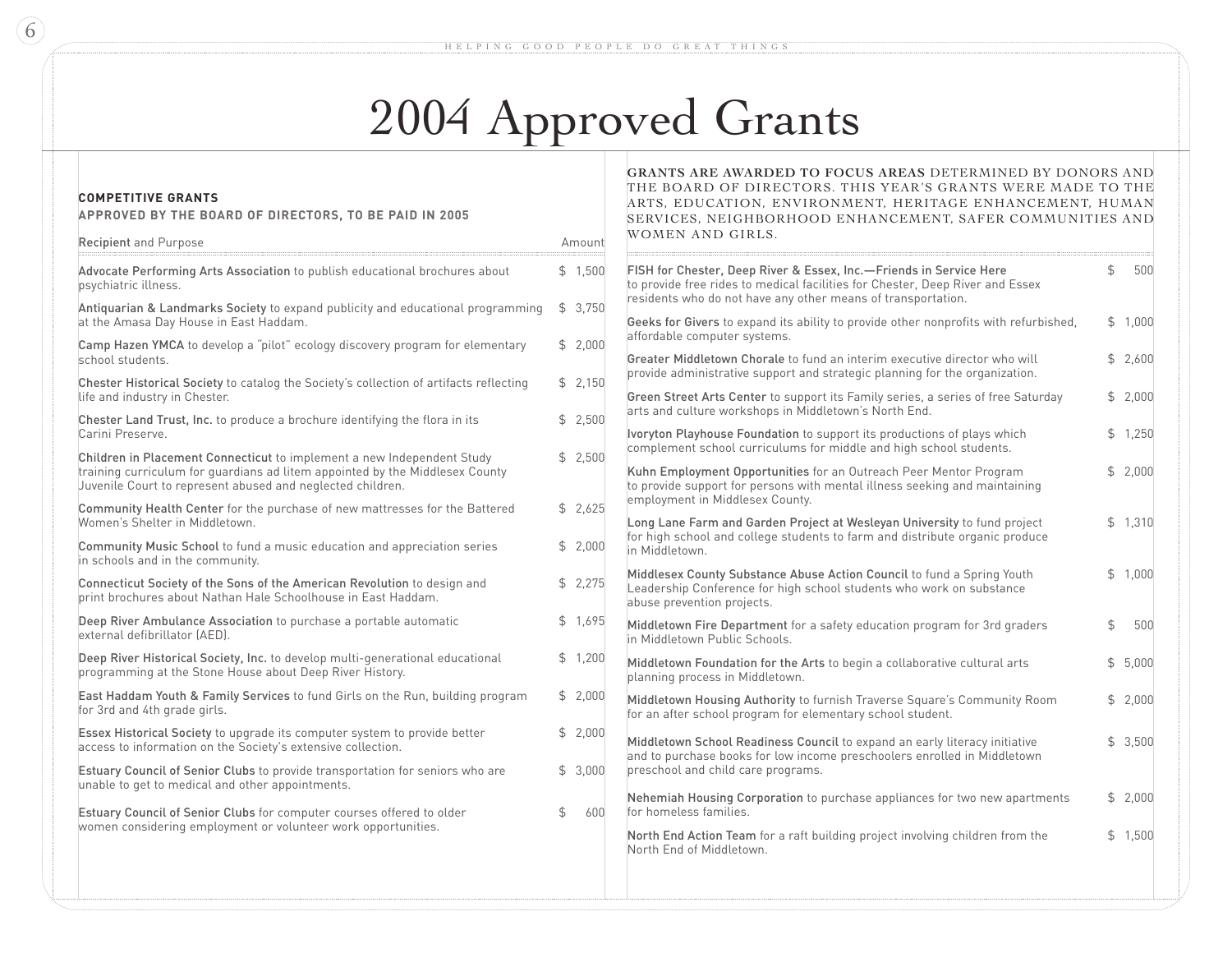**GRANTMAKING PROCESS** Each year donors and the Grants are approved by year end. In awarding grants the Foundation's Board of Directors determine a variety of focus Foundation seeks innovative proposals that support community areas and amounts available for grants. Letters of Intent are improvement and help build a healthy, integrated community sought and evaluated by the Grants Committee in September. that controls its own destiny over time. Selected proposals Full proposals are presented for programs considered most viable. demonstrate a creative approach to address the focus area and

provide impact to the organization, project, community or persons involved. Grants are made only to not for profit organizations. Details about timelines may be found on the Foundation website, www.MiddlesexCountyCF.org.

|                                                                                                                                                                                              |                           | <b>DONOR ADVISED AND DESIGNATED GRANTS</b><br>APPROVED BY THE BOARD OF DIRECTORS, PAID IN 2004/05   |    |          |                                                                     |  |
|----------------------------------------------------------------------------------------------------------------------------------------------------------------------------------------------|---------------------------|-----------------------------------------------------------------------------------------------------|----|----------|---------------------------------------------------------------------|--|
|                                                                                                                                                                                              |                           | Grant Recipient and Purpose, if not unrestricted                                                    |    |          | Amount Fund and/or Donor Advisor                                    |  |
| North End Action Team to provide operational support for community outreach.                                                                                                                 | \$1,500                   | Child & Family Agency of S.E. CT, Inc. for the<br>Early Head Start Father's Initiative Program.     | \$ |          | 600 Kent S. Warner Memorial Fund<br>Robert Graulich and Scotty King |  |
| Northern Middlesex Habitat for Humanity to defray the cost of renovations<br>to its 34-36 Fairview Street property in Middletown.                                                            | 3,000<br>\$               | <b>Essex Elementary School Foundation</b>                                                           |    |          | $$3,000$ Anonymous                                                  |  |
| Oddfellows Playhouse to produce the 30th anniversary presentation<br>of "Middletown Fantasia", a satire of Middletown's historical highlights.                                               | $\mathfrak{S}^-$<br>1,500 | Madison Youth Services for "Madison United"<br>and School Climate Programs.                         | \$ |          | 571 Robert A. Mallimson                                             |  |
| Old Saybrook Fire Co. No.1 to purchase a portable automatic external defibrillator.                                                                                                          | \$2,050                   | Middlesex Community College                                                                         | \$ |          | 400 Anonymous                                                       |  |
| Rushford Center for "Mother and Daughter Evenings Out" for Middletown                                                                                                                        | \$1,500                   | Middlesex Community College for Scholarships.                                                       |    |          | $$1,600$ Anonymous                                                  |  |
| sixth, seventh or eighth grade girls and their mothers.                                                                                                                                      |                           | <b>Middlesex County Historical Society</b>                                                          |    | \$1.318  | Elizabeth Swaim Middlesex<br><b>County Historical Society Fund</b>  |  |
| Russell Library to expand its services to the elderly population confined<br>in their homes or nursing facilities.                                                                           | \$4,800                   | Middlesex United Way                                                                                |    | \$1.000  | Dave Preston                                                        |  |
| Shoreline Soup Kitchens to purchase fundraising software to help build revenue.                                                                                                              | \$4,250                   | Middlesex United Way Challenge Grant                                                                |    |          | \$10,000 Middlesex United Way                                       |  |
| St. Vincent DePaul Place for the Community Assistance Fund, providing                                                                                                                        | \$2,400                   | to increase leadership giving.                                                                      |    |          | Leadership Challenge Fund                                           |  |
| emergency assistance for rent, medical expenses, utility bills and transportation.                                                                                                           |                           | Middletown Adult Education for the Even Start<br>Parent and Child Together (PACT) Activity Project. | \$ |          | 600 Kent S. Warner Memorial Fund<br>Robert Graulich and Scotty King |  |
| Tri-Town Youth Services to fund the Parent Resource Program and upgrade<br>office computers.                                                                                                 | \$4,000                   | Middletown High School the fifth annual                                                             | \$ |          | 125 Anonymous                                                       |  |
| UCONN Cooperative Extension System for a study of changes in agricultural<br>land use in Middlesex County from 1978-2004 to better inform decision                                           | \$2,500                   | Elizabeth Mary Pernel Memorial Scholarship<br>presented to Emily Keisewetter.                       |    |          |                                                                     |  |
| makers about the effect of growth on the changing landscape.                                                                                                                                 |                           | Middletown Public Schools<br>Swaim String Program.                                                  |    | \$4.448  | Elizabeth Swaim Arts Enrichment<br>Fund, Unendowed Strings          |  |
| Vista Vocational & Life Skills Center, Inc. to provide staff support and training<br>for a federal employment program for adults with learning disabilities and<br>neurological impairments. | \$1,000                   |                                                                                                     |    |          | Program Fund and Elizabeth<br>Swaim Middletown Fund                 |  |
| Wadsworth Mansion at Long Hill Estate to develop a cultural landscape plan<br>which would record the estate's landscape history and provide a strategy                                       | \$3,000                   | North End Action Team                                                                               |    | \$2.000  | Kent S. Warner Memorial Fund<br>Robert Graulich and Scotty King     |  |
| for the long-term management.                                                                                                                                                                |                           | St. Paul Evangelical Lutheran Church for an<br>After School Program in Old Saybrook.                |    |          | \$1.950 Howard and Yvonne McAuliffe                                 |  |
| Westbrook Youth & Family Services to provide funding for a program<br>which helps sixth through ninth graders with homework and study skills.                                                | \$1,600                   | <b>Tracy Art Center</b>                                                                             | \$ |          | 500 Kent S. Warner Memorial Fund<br>Robert Graulich and Scotty King |  |
| YMCA of Northern Middlesex County to construct two self-guided interactive<br>nature stations along a half mile nature trail at Camp Ingersoll.                                              | \$2,500                   | <b>Tri-Town Youth Services</b>                                                                      | \$ |          | 432 Tri Town Youth Services Fund                                    |  |
|                                                                                                                                                                                              |                           | YMCA of Northern Middlesex for the                                                                  | \$ |          | 500 Anonymous                                                       |  |
| I Have A Friend Youth Center to support an after-school tutoring program<br>for low income Middletown children. (2003-2004 grant cycle/approved 2004)                                        | \$2,000                   | Send a Kid to Camp Program.                                                                         |    |          |                                                                     |  |
| Competitive grant total                                                                                                                                                                      | \$95,555                  | Donor advised and designated grant total                                                            |    | \$29,044 |                                                                     |  |
|                                                                                                                                                                                              |                           |                                                                                                     |    |          |                                                                     |  |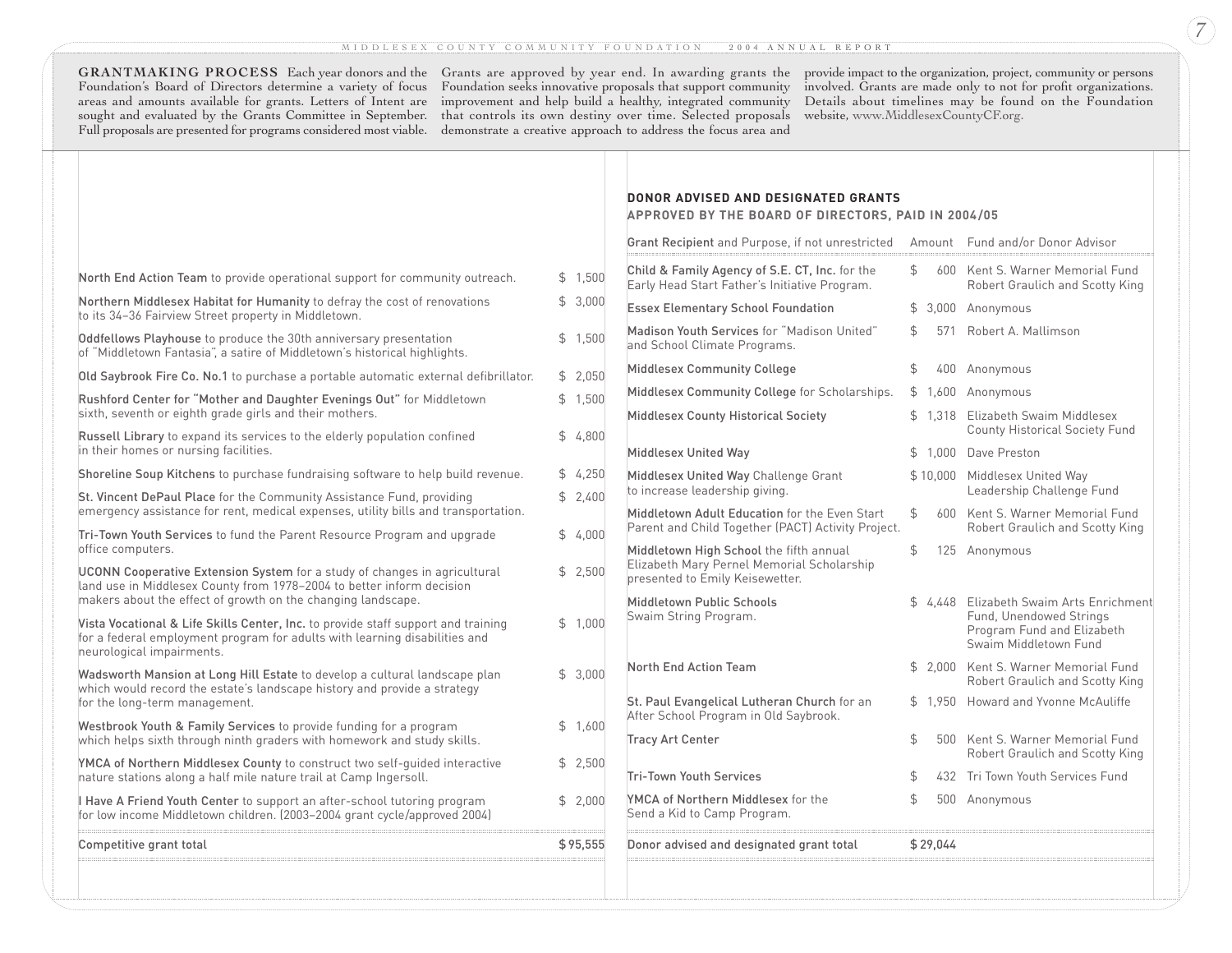# Building Legacies for the Future

THE SWAIM STRINGS PROGRAM, A PARTNERSHIP BETWEEN THE MIDDLETOWN BOARD OF<br>EDUCATION, PARENTS AND THE COMMUNITY FOUNDATION, IS NOW IN ITS THIRD YEAR WITH<br>THIRD, FOURTH AND FIFTH GRADERS TAKING LESSONS AND PERFORMING AT CONCE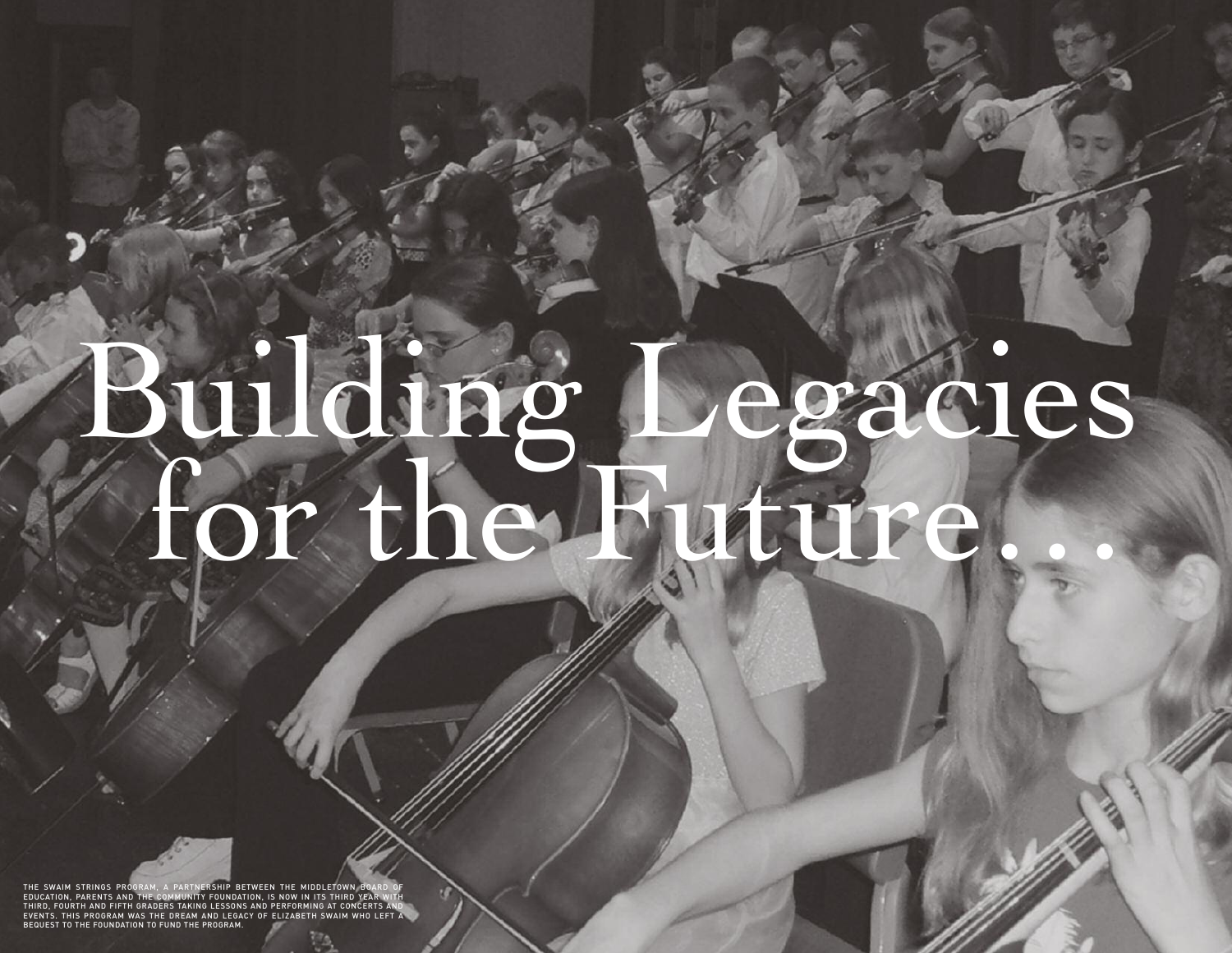OUR COMMUNITY FOUNDATION IS COMPRISED OF A WIDE VARIETY OF ENDOWED FUNDS THAT REFLECT THE INTERESTS AND PHILANTHROPIC OBJECTIVES OF OUR DONORS. WE WELCOME CONVERSATIONS WITH INDIVIDUALS AND ORGANIZATIONS THAT WANT TO HELP BUILD A BETTER MIDDLESEX COUNTY COMMUNITY. THINK OF THE LEGACY YOU WOULD LIKE TO LEAVE AND GIVE US A CALL.

### WE ARE VERY GRATEFUL TO THE FOLLOWING 2004 GIVERS:

**ADMINISTRATION GIVERS** Sustainers Aetna Foundation, Inc. The Clark Group Connecticut Lighting Centers, Inc. Essex Savings Bank**+** Liberty Bank Foundation Middlesex Hospital Middlesex Mutual Assurance Co. U.S. Trust, N.A. Whelen Engineering, Inc.

A&A Office Systems, Inc.**+** Advest, Inc. Bidwell Industrial Group, Inc. & Donald Bidwell Family**+** Robert and Sallie Boody**+** Marcia W. Bromberg Centerbrook Architects & Planners**+** Sherry and Herb Clark Connecticut Light & Power**+** Connecticut Yankee Realty, Inc.**+** Cooper-Atkins Corporation**+** Judy and Hugh Cox**+** Patrick J. Crowley Nancy and Woodbridge D'Oench**+** DEMCO, LLC**+** EST Trust**+** George C. Field Company**+** Nancy and Robert E. Green**+** Lillian and Welles Guilmartin**+** Jane L. Helmich**+** W. Campbell Hudson III Daniel A. Hurley III Infiltrator Systems, Inc.**+** Marcia W. Kalayjian Naomi and Richard Kamins**+** Joyce and Robert L. Kirkpatrick, Jr. The Kitchings Family**+** Mary Ellen Klinck**+** John L. LeShane**+** Carol and Sol LeWitt**+** Joseph G. Lombardo John and Carol MacElwee**+** Howard and Yvonne McAuliffe**+** Esther J. McCann-Leopold**+** Jane Stokes McMillan

Willard M. McRae Susan D. Merrow PCI medical, inc.**+** Laura M. Pedersen**+** Liz Petry David Preston Sari A. Rosenbaum David M. Royston Bert Schmitz & Ceely Ackerman**+** Jean and Biff Shaw Smith Barney—Essex Smith Osborne Architects**+** Edward R. Smith**+** Ted and Lee Stein**+** Sheila L. Stoane+ Clifford O. Straub**+** Elizabeth V. Tishler**+** Tower Laboratories Ltd.**+** Jessie A. Trotta**+** Patti Anne Vassia Kent S. Warner Memorial Fund**+** Barbara-Jan Wilson**+** Joan S. Youngs Zygo Corporation**+**

#### **ENDOWMENT GIVERS**

Anonymous (1) Jim Cama Sherry and Herb Clark Jan Youngblood Cook A. Edward Couch Ellen G. D'Oench Patricia and John Elmore, Jr. Essex Savings Bank Harding Development Group W. Campbell Hudson III Daniel A. Hurley III Marcia W. Kalayjian Sondra L. King Joyce and Robert L. Kirkpatrick, Jr. The Kitchings Family Suzanne and Chester Kitchings, Jr. David and Lynda Larson Sonya and Jeff M. Madoff Howard and Yvonne McAuliffe Jane Stokes McMillan Ruth and Christopher Montgomery

Wilfredo Nieves Billie Jean Noonan Peter and Valerie Nucci, Jr. PCI medical, inc. Liz Petry David Preston Marjorie and Robert Rosenbaum David M. Royston Edmund Rubacha William and Diane Russell David and Betsy Sams, Jr. Marjorie H. Schultz Ralph H. Shaw II Jessie A. Trotta Patti Anne Vassia Todd Walters William and Susan Wasch Joan S. Youngs Rachel M. Wiltsie **FUND FOR**

#### **WOMEN & GIRLS** \* Founding Givers

Anonymous (3) Barbara W. Arafeh\* Jeannette Archer-Simons\* Carol B. Arnault

Elaine F. Bank Polly T. Barey Jennifer D. Barry Lydia Brewster Marcia W. Bromberg\* Judith C. Brown Jean H. Caron\* Shanti C. Carter\* Sherry Clark\* Jackie M. Clegg Dodd Jule A. Crawford, Esq. Betsy Crosswell Sallye V. Davage Wright\* Elizabeth M. Davis Edythe Director Mara Donadio Patricia M. Dowling Priscilla Eckhart Elizabeth Emery\* Barbara Fernandez Juana Maria G. Flagg\* Julie S. Flagg, M.D. Yvette Highsmith Francis Thelma B. Freeland\* Laurie Frenzel Ann W. Goodwin

Midge and Douglas Bennet, Jr.\* Ellen S. Roman Heather Greenaway Lillian M. Guilmartin Ethel S. Heyl Joanne B. Hine Maria M. Holzberg\* Diana Hull, M.D.\* Marcia W. Kalayjian Joyce J. Kirkpatrick<sup>\*</sup> Kathleen Klinck Marie K. Leary Carol and Sol LeWitt Susan F. Lourie Mahoney Sabol & Co., LLP Nancy D. Makrogianis Andrea M. Malon, M.D. Arlene R. Mazzotta\* Barbara McGhie Jane Stokes McMillan\* Nancy H. Meislahn Nancy Meyers\* Randy Parks Carol Parmelee-Blancato\* PCI medical, inc. Laura M. Pedersen Susan B. Peters Liz Petry\* Jean M. Richards Iris Rivas-Nieves Deena J. Robbins Joanne Roczniak Sari A. Rosenbaum\* Audrey J. Scotti Marie M. Serra Carolyn D. Shaw\* Jean Adams Shaw\* Ginny Shobe Irene Silberstein\* Andrea D. Skwarek Nancy Read Smith Pat Smith\* Susan H. Spaeth Carolyn S. Strickland\* Virginia M. Stuermer Deb Susca Kate Swift\* Janice E. Thaxter\* Maxine L. Thumim\* Susan and Paul Tracey Patti Anne Vassia\* Amy B. Wheaton Barbara-Jan Wilson Linda and Charles Worden\* Joan S. Youngs Nancy C. Zimmer<sup>\*</sup>

Partners in Women's Care, LLC Susan and Fred Cohan **FRIENDS OF WOMEN & GIRLS AND GIFTS FOR GRANTMAKING** Anonymous (16) Elizabeth Archambault Rosemary C. Baggish Anna Barron Susan Bauer Sharon Bengston Kowaleski Sharon and Alan Birmingham Elizabeth Bobrick Robert and Sallie Boody Elissa F. Breiling Patricia P. Brown Diane and Joseph Bruno Marilyn E. Buel Burke, Esposito & Associates, LLP Elaine T. Carella Marie Carlson Barbara B. Clark Catherine Conant Sally Cormier Betty Curley Maria and Peter Decker Nancy D'Oench Susie Dutcher Evelyn and Marvin Farbman Debby Farrow Judith Felton Judy Fiala Catherine P. Fiducia Stephen and Kimberly Franklin Mr. and Mrs. James Fucini Lynn Giroux Mary Ann Giuffrida Estelle S. Goodman Abigail Gorton Debra Guss & Stephen Angle Nina and Ron Harris Dorothea Hast Elaine M. Hobart Pat Holloway Cary Hull Rosamond and David Jettinghoff Linda W. Juliani Hortie Kabel Naomi R. Kamins Dorothy C. Kaplan Marian Katz Cynthia Keller

Rev. Mary D. Klaaren Dr. and Mrs. Michael A. Klein Mary Ellen Klinck Joan A. Kowak Ruth W. Lebergott Susan Lipper Audrey Livingston Patricia B. Long Lower Valley Chiropractic Physicians, LLC Joanne Luppi Sonya Madoff Susan Malecky Joan D. Mazzotta Anne C. McKinney Lucy McMillan Kim Meadows Jeanne Miller Carol Miller-Pekrul Ruth and Christopher Montgomery Jon and Kate Morris Nancy Mueller Middlesex Area Cluster Ministry Lois and Martin Nadel Noreen M. Nolan Ruth N. Oliver Susan Origlia Sara Paley Passion in Action Ellen Patterson Mary Pear Ann B. Penfield Cynthia Peterson Peter and Robin Pool Gerry Porto Deedee Prisloe Catherine Probolus R.J. and Virginia R. Rollefson Joyce Rossiter Susan S. Rubel Starr and Philip Sayres Katherine A. Schneider, M.D. Muriel S. Schulman Alice Schumacher Cheryl S. Schwartz Carol and Stephen Shapiro Marie Sheehan Bobbi Shorthouse Nicole Siemiaszko Nancy R. Smith Elsie T. Snell

Margaret Kelly, M.D.

Lori J. Soltis Patricia Statham Sheila L. Stoane Jennifer Tate Pamela Tatge & Jerry Zinser Muriel W. Test Corinne Tillotta Ursel's Web Margo Weeks Valentine Claudia Van Nes Nancy P. Vespoli Jane and Carl Viggiani Phyllis Waldman Dawne Westbrook Katherine Winslow Mary K. Xenelis Kristen A. Zarfos-Vasiliou **SPECIAL GIFTS FOR GRANTMAKING** Anonymous (3) Citizens Bank Sherry and Herb Clark Connecticut Humanities Council Ann T. D'Addario Family Foundation River View Cemetery—Essex Kathleen M. Swaim (Swaim Strings) In Kind Donations

Clifford and Shirley Barrett Citizens Bank The Clark Group Connecticut Underwriters, Inc. (Lillian Guilmartin) How 2 Design Infiltrator Systems, Inc. Oakstream Technologies, Inc. PrimePay Stevens Communications, Inc.

#### **MATCHING GIFTS PROGRAMS** Aetna FoundationMatching

Gifts Program (Jan Sweet and Janice E. Thaxter) Gillette Company Matching Gifts Program**+** (Bert Schmitz & Ceely Ackerman)

**JOAN MATZ MEMORIAL GIFTS**  (see page 3 for givers)

#### **GIFTS GIVEN IN HONOR OF**

Heather D. Benedict by Elizabeth M. Davis The Book Babes by Polly T. Barey Gwendolyn Felton by Judith L. Felton Carol and Sol LeWitt by Catherine Conant Ruth N. Oliver by Patti Anne Vassia Liz Petry & Larry Riley by Patti Anne Vassia Kate Swift by Ruth N. Oliver and Jackie Clegg Dodd & Chris Dodd

#### **GIFTS GIVEN IN MEMORY OF**

John A. Barr, Jr. by Essex Savings Bank Grace Crawford by Jule A. Crawford, Esq. Alana Fishman by Randy E. Parks Casey Geddes Miller by Kate Swift Sabina Grillo by Jeanne L. Miller Helen Lawton by Marcia W. Kalayjian Frank Lenti by Esther J. McCann-Leopold Lillian Marrewa Sarkes by Lillian M. Guilmartin Erika Robertson by Anonymous Helen Studen by Sheila L. Stoane Elizabeth Swaim by Ruth Montgomery Janet A. Viggiani by Jane and Carl Viggiani and Anonymous Martha Zwelling by Jane S. McMillan **+** Helped secure \$20,000 in new

challenge grant funds  $\left( 9\right)$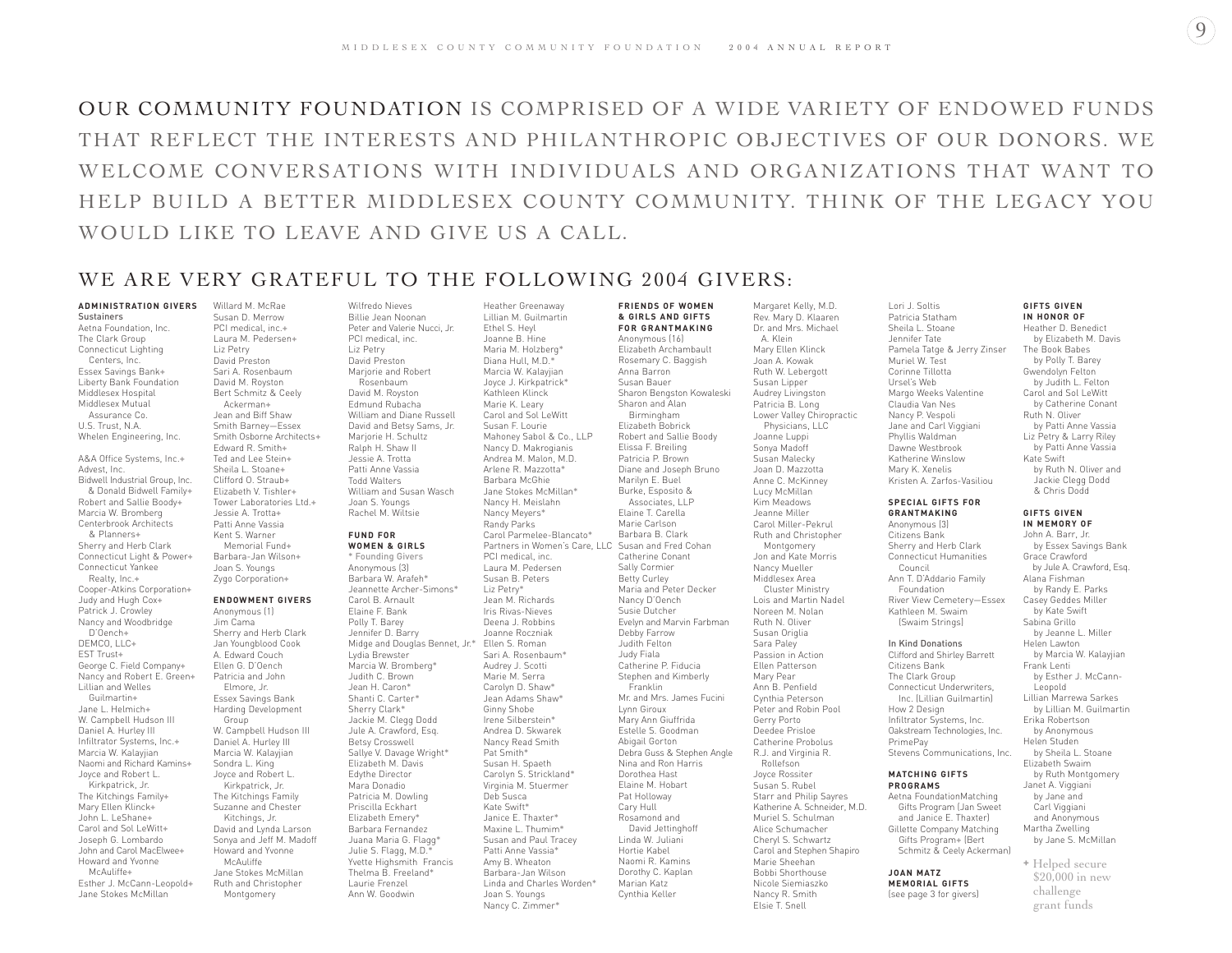## Endowed & Other Funds

#### **UNRESTRICTED FUNDS**

Contributors who wish their donations to have the broadest perpetual impact in improving the quality of life in our community provide planned or direct gifts for the Foundation's unrestricted endowment. Income from unrestricted funds is used for competitive grants recommended by the Grants Committee. These funds provide the most flexibility to the Board of Directors in making grants to address the concerns of the day. Named Funds may be established with a \$5,000 gift and may be built over time.

#### **PREVIOUSLY ESTABLISHED UNRESTRICTED FUNDS**

#### Middlesex Enhancement Fund

Established in 1998 by the Founding Directors this fund is available for all donors to make gifts of any size. Over the years, the Fund has grown substantially with memorial, anonymous and other gifts to provide grants to meet current needs and improve conditions of the county.

#### John A. Barr, Jr. Fund

A memorial Fund in honor of founding Foundation board member and Essex Savings Bank president, John Barr. Annual gifts from Essex Savings Bank have helped this fund increase its impact.

#### Bee and Missionary Society of

#### First Congregational Church of Middletown Fund

Established in 2003 to continue their 174 years of support to organizations and worthy causes in the community.

#### The Couch Family Fund

Established by former board member Rev. A. Edward Couch in honor of his parents.

#### Edmund T. Delaney Fund

Established in his memory to support the community he loved by his wife, Barbara.

#### J. Guy Lombardo Fund

A memorial Fund established by Joe Lombardo in memory of his son Guy.

#### William McCann/Best Cleaners Fund

A memorial Fund established by Esther McCann in appreciation of our community.

#### Middlesex Mutual Assurance Company Fund

Established by the company to support the community of its home office.

#### River View Cemetery Fund

Established by the Essex based cemetery to benefit the entire community.

Diane T. and William J. Russell Fund Established by the Russells to begin their charitable giving plan.

#### Jean and Biff Shaw Fund

Established by the Shaws to repay their community for the benefits they have derived from it.

#### Susan B. and William K. Wasch Fund

Set up by the Wasch's to coordinate their giving now and in the future to the community they love.

#### **RESTRICTED FUNDS: FIELD OF INTEREST FUNDS**

Field of Interest Funds support a specific purpose, geographic area or charitable goal. Gifts to these funds specify broad areas such as the arts, education, the environment, health care or services to a specific town or region. Named Funds can be established with a donation of \$20,000 or more, and may be built over time. Any Fund may be added to by anyone at any time. Gifts, of any size, to a specific area or interest, give the Board of Directors discretion to select organizations that can most effectively address the chosen field of interest.

#### **PREVIOUSLY ESTABLISHED FIELD OF INTEREST FUNDS**

#### Anonymous Family Fund

Supports arts organizations and arts initiatives with priority to Middletown organizations to strengthen infrastructure and/or to support public presentations, on a competitive basis using excellence as the standard.

#### Anonymous Fund

Support of Middlesex County botanical beautification with emphasis on natural beauty, wildflowers and native species, open space and visual simplicity on a competitive basis. Grants may include assessment, planning, design, planting, restoration and new initiatives.

#### The Arts Fund

Established by Derry D'Oench and supported by many, promotes arts of all kinds countywide.

Sherry and Herb Clark Family Fund Provides benefit to the people and communities of the Valley Shore Area.

Howard and Yvonne McAuliffe Fund Supports basic human needs and programs for the less fortunate.

Kathy and Willard McRae Fund Supports education programs in Middletown.

#### Middlesex Mutual Assurance Fund

Promotes safer communities with priority to motor vehicle, marine and personal safety.

#### Ann and George Petry Fund

Supports local arts programs and activities, established by their daughter Liz.

#### Pompea Family/Primary Steel Fund

Provides support for education and future manufacturing workforce development.

#### Elizabeth Swaim Middletown Fund

A generous bequest started this Fund to benefit the people and the city of Middletown.

#### Rachel and Chuck Wiltsie Fund

Supports basic human needs and programs for the less fortunate.

#### Fund for Women & Girls

Established by Founding Donors and many others to empower women and girls to be self-reliant and reach their potential.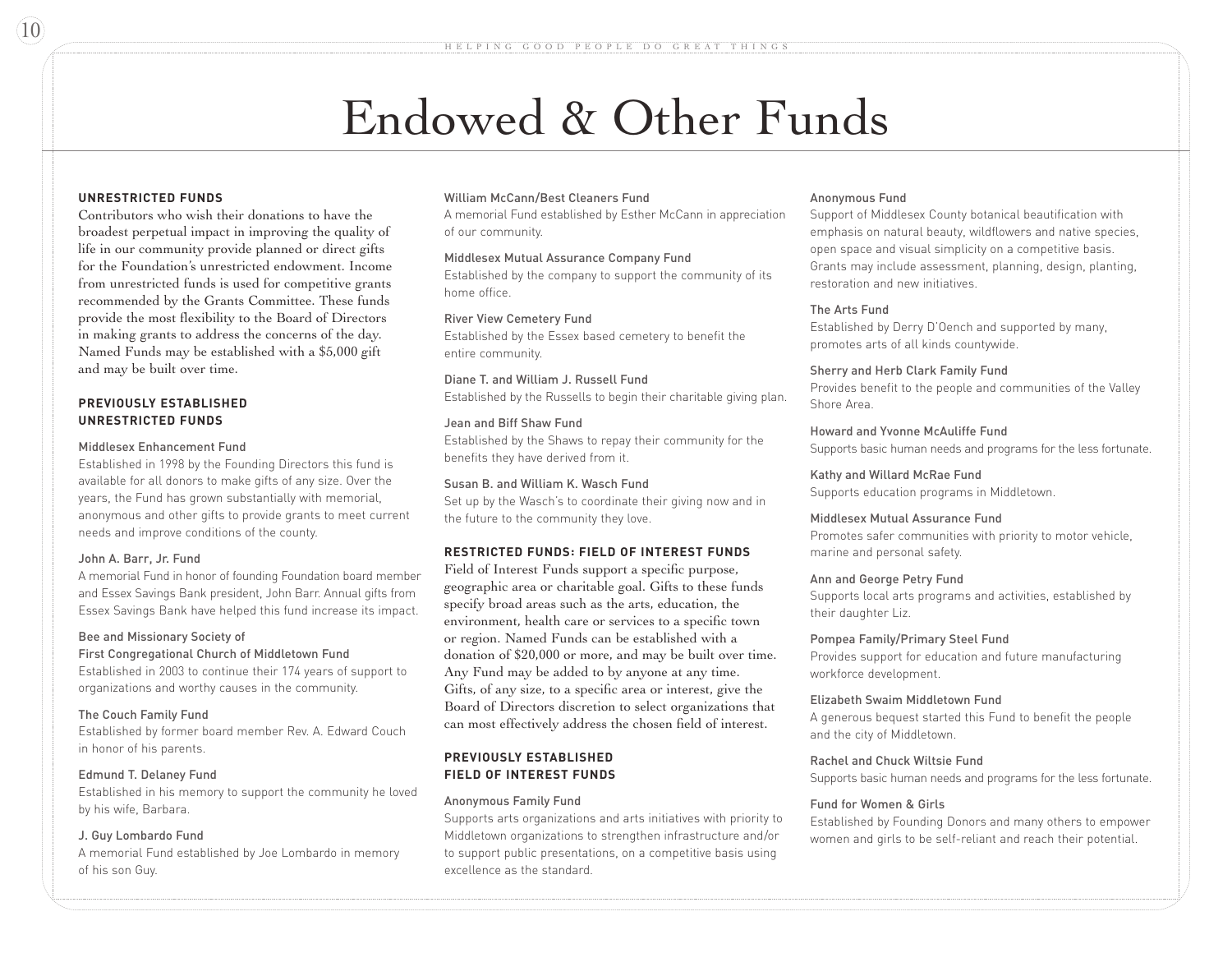#### Bee and Missionary Society Fund for Women & Girls Provides support for the Fund for Women & Girls Committee to make grants as previously described.

#### Designated and Donor Advised Funds

Specified charitable organizations receive income from Designated Funds. Named advisors make recommendations for grants from Donor Advised Funds. Both types require a \$20,000 minimum donation to be established, and may be built over time.

#### **PREVIOUSLY ESTABLISHED DESIGNATED AND DONOR ADVISED FUNDS**

#### Charles Munson Burr, Jr. Family Fund

Harry Eben Burr is building this Fund over time to honor his father. When funded it will provide scholarships for economically disadvantaged Wesleyan students.

#### J. Guy Lombardo Donor Advised Fund

A transfer from a private foundation, this fund provides grants to local charities recommended by the Lombardo family.

#### Elizabeth Mary Pernel Memorial Scholarship Fund

Established by Middletown High School 1965 and 1966 alumni in memory of their classmates Ed and Terri Pernel's daughter. The Fund provides an annual scholarship to a Middletown High School senior.

#### Elizabeth Swaim Arts Enrichment Fund

A major bequest began this Fund that provides grants to enrich minds and expand the horizons of Middletown K through 12 public school students with arts programming.

#### Elizabeth Swaim Fund for the Middlesex County Historical Society

A bequest established this Fund to support the Middlesex County Historical Society

#### Tri-Town Youth Services Fund

Started by the Whelen family to support positive youth activities in the area and to encourage others to add to the Fund, which they may do at anytime.

#### Wesleyan University Community Fund

(Donor Advised Fund) This Fund is just one of Wesleyan's visible commitments to its community. Upon the University's recommendation, grants will provide support to community activities and/or the Green Street Arts Center in Middletown's North End neighborhood.

#### **ORGANIZATIONAL FUNDS**

#### Middlesex United Way Fund

The Foundation's first Organizational Fund was established as an example to all nonprofits of the value of endowment as a funding stream for future programs and services.

#### Weitzman–Vance Community Health Center Fund

The Community Health Center saw the value of supporting the Foundation and growing their endowment for the future benefit of the individuals they serve. The fund is named for two exceptional CHC volunteers, David Vance and the late Jerry Weitzman.

#### Gilead Community Services Fund

*Known Members Include*

Insures future funding diversity for this behavioral health organization and encourages staff and board members to give to endowment to maximize a challenge match donation.

#### **UNENDOWED FUNDS**

Unendowed Donor Advised Funds can be established to provide tax advantages in one or more years while donors decide where their charitable contributions will best meet their giving objectives. Unlike endowed funds, the principle of these funds may be distributed. Foundation staff can provide information to help donors, if they wish. Donor Advised Fund distribution recommendations must be approved by the Board of Directors to maintain IRS compliance for the tax advantages received when making gifts. A small annual fee is charged when the Fund average annual balance falls below \$5,000. Income earned by these Funds helps support Foundation operations.

#### **PREVIOUSLY ESTABLISHED UNENDOWED FUNDS**

#### Hugh L. and Judy R. Cox Fund

Hugh and Judy annually support charities of their choice from this Fund established several years ago. Grants from this Fund have supported local organizations including Middlesex Community College where Hugh has been an active volunteer.

#### Kent S. Warner Memorial Fund

Established by Scotty King the Fund is named for the father of her children. Grants support local programs that maintain and support healthy families, international development efforts through stateside agencies and local programs that make a positive difference for target populations.

#### Howard and Yvonne McAuliffe Fund

The McAuliffes use this Fund to make contributions to local programs that help the less fortunate and are consistent with their values and beliefs. They often seek staff assistance to learn where needs are the greatest to maximize the impact of their charitable giving.

**THE LEGACY SOCIETY** RECOGNIZES PERSONS WHO HAVE MADE IT KNOWN THAT THEY HAVE MADE A PLANNED GIFT TO THE COMMUNITY THROUGH THE COMMUNITY FOUNDATION. IN 2004, SIX NEW MEMBERS WERE ADDED WITH GIFTS TOTALING MORE THAN \$3 MILLION. OUR TOTAL KNOWN GIFTS ARE NOW OVER \$5.3 MILLION FROM 36 INDIVIDUALS.

Anonymous (6 total, 2#) Jeannette Archer-Simon# & Robert E. Simons# Rick Bellows & Barbara O'Reilly Bonnie Bennet Harry Eben Burr Tim Cahill Jean H. Caron Richard Caron Sherry and Herb Clark Anonymous (6 total, 2<sup>#)</sup><br>
Jan Youngblood Cook Sari and Howard Rosenbau<br>
Jeannette Archer-Simon#Barbara S. Delaney Jean and Biff Shaw<br>
Rick Bellows & Barbara O'Reilly Elizabeth Horn & David Westfall<br>
Bonnie Bennet Robert L

Jan Youngblood Cook Barbara S. Delaney Russell G. D'Oench, Jr.\* Elizabeth Horn Robert L. Kirkpatrick, Jr. Arlene R. Mazzotta Edward L. McMillan# Jane Stokes McMillan Liz Petry Barbara and David Preston Sari and Howard Rosenbaum Jean and Biff Shaw Thomas H. Stickney & David Westfall Elizabeth Swaim\* Rachel Wiltsie# Patti Anne Vassia

11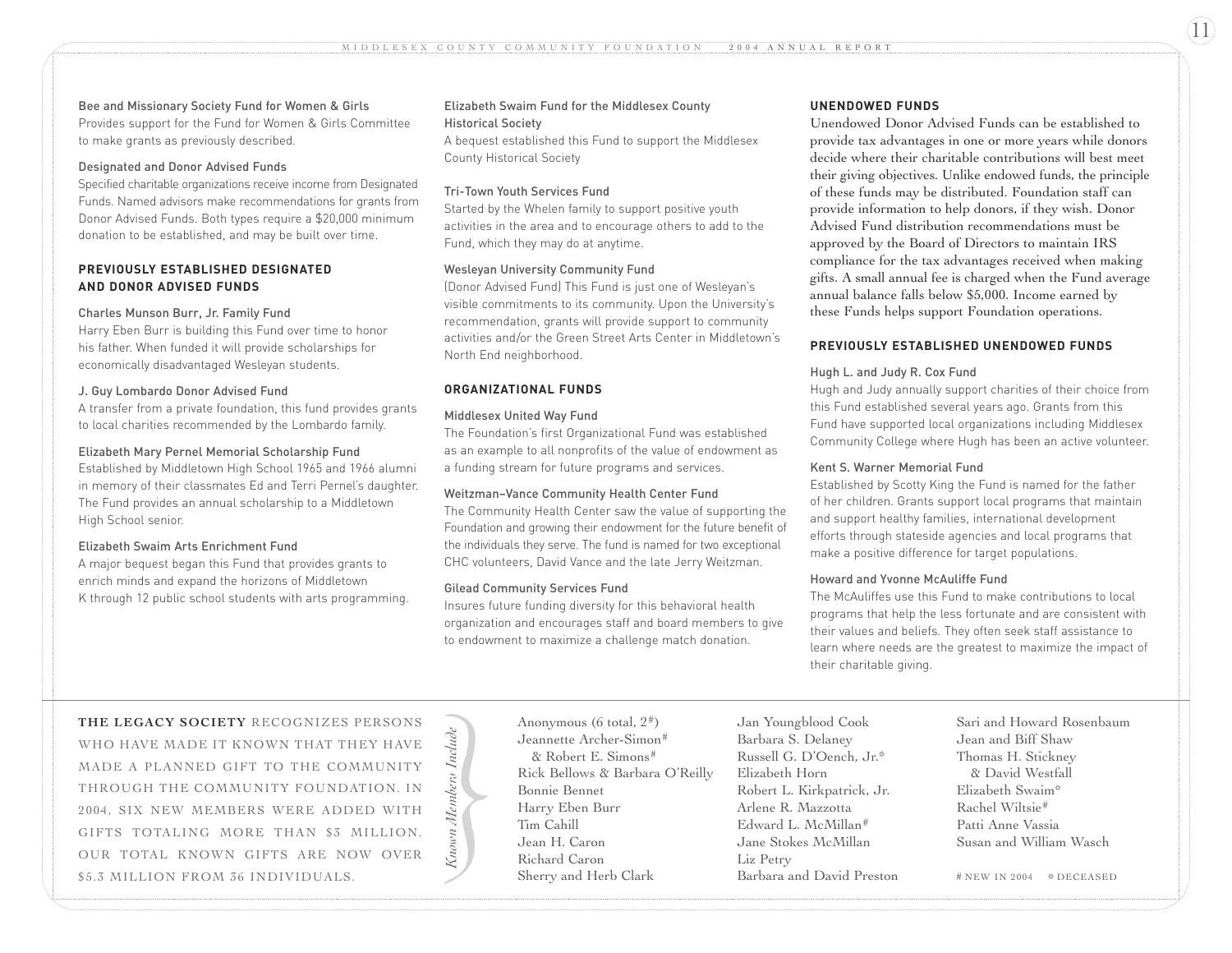## Financial Statements

 $\cup$  $\overline{\phantom{0}}$ a  $\overline{\phantom{0}}$  $\circlearrowright$ m  $\circlearrowright$  $\Box$  $\overline{\phantom{0}}$ o  $\rightarrow$  $\mathbf{r}$ i n a  $\Box$  $\bigcirc$ i a  $\overline{\phantom{a}}$  $\triangle$ o

sit io

 $\subseteq$ 

| <b>ASSETS</b>                     | 2004          | 2003                      |
|-----------------------------------|---------------|---------------------------|
| Cash & Investments                |               | $$2,479,530$ $$2,163,227$ |
| Pledges Receivable                | 345,235       | 356,767                   |
| Unitrust Receivable               | 26,296        |                           |
| Other Assets                      | 18,067        | 27,413                    |
| <b>TOTAL ASSETS</b>               |               | \$2,869,128 \$2,547,407   |
| <b>LIABILITIES</b>                |               |                           |
| <b>&amp; NET ASSETS</b>           |               |                           |
| <b>LIABILITIES</b>                |               |                           |
| Funds Managed for Others          | \$<br>275,178 | \$ 239,756                |
| Grants Payable                    | 103,753       | 61,910                    |
| <b>Expenses Payable</b>           | 9,367         | 26,485                    |
| <b>TOTAL LIABILITIES</b>          | \$            | 388,298 \$ 328,151        |
| <b>NET ASSETS</b>                 |               |                           |
| Unrestricted Net Assets           |               |                           |
| Endowment                         |               |                           |
| Donor Designated                  | 482,232       | 449,306                   |
| Donor Advised                     | 70,154        | 65,319                    |
| Undesignated                      | 1,466,888     | 1,302,094                 |
| Total Endowment                   | 2,019,274     | 1,816,719                 |
| Unendowed                         | 76,138        | 124,013                   |
| Administration/Equipment          | 250,645       | 168,724                   |
| <b>Total Unrestricted Assets</b>  | 326,783       | 292,737                   |
| Temporarily Restricted Net Assets | 134,773       | 109,800                   |
| <b>Total Net Assets</b>           | 2,480,830     | 2,219,256                 |
| <b>TOTAL LIABILITIES</b>          |               |                           |
| <b>&amp; NET ASSETS</b>           |               | \$2,869,128 \$2,547,407   |

| <b>REVENUE</b>                  |    | 2004        | 2003        |
|---------------------------------|----|-------------|-------------|
| Gifts & Pledges                 |    |             |             |
| Endowed                         | \$ | 86,502      | \$318,943   |
| Unendowed                       |    | 62,548      | 125,061     |
| Administration                  |    | 208,145     | 76,455      |
| Total Gifts & Pledges           | \$ | 357,195     | 520,459     |
| Investment Income               |    | 49,975      | 41,358      |
| Net Realized Gains (Loss)       |    | (541)       | (665)       |
| Administrative Fees             |    | 544         |             |
| Special Event Income            |    | 4,636       |             |
| In Kind Contributions           |    | 14,213      | 15,649      |
| <b>TOTAL REVENUE</b>            | \$ | 426,022     | \$576,801   |
| <b>EXPENSE</b>                  |    |             |             |
| Grants-Unendowed funds          |    | 94,721      | 76,893      |
| Grants-Endowed funds            |    | 28.948      | 2,000       |
| <b>Functional Expenses:</b>     |    |             |             |
| Program Services                |    | 44,849      | 43,043      |
| Management & General            |    | 75,498      | 83,140      |
| Fundraising                     |    | 74,351      | 74,889      |
| <b>TOTAL EXPENSE</b>            | \$ | 318,367 \$  | 279,965     |
| Unrealized Gain                 |    | 153,919     | 223,097     |
| <b>INCREASE IN NET ASSETS</b>   | S. | 261,574 \$  | 519,933     |
| Net Assets at beginning of year |    | 2,219,256   | 1,699,323   |
| Net Assets at end of year       |    | \$2,480,830 | \$2,219,256 |
|                                 |    |             |             |



 $\mathcal{S}$  $\leftarrow$ 

 $\leftarrow$ 

 $\leftarrow$ 

o $\leftharpoons$ 

A  $\cup$ 

tivit

 $\overline{\phantom{a}}$  $\bigcirc$  $\cup$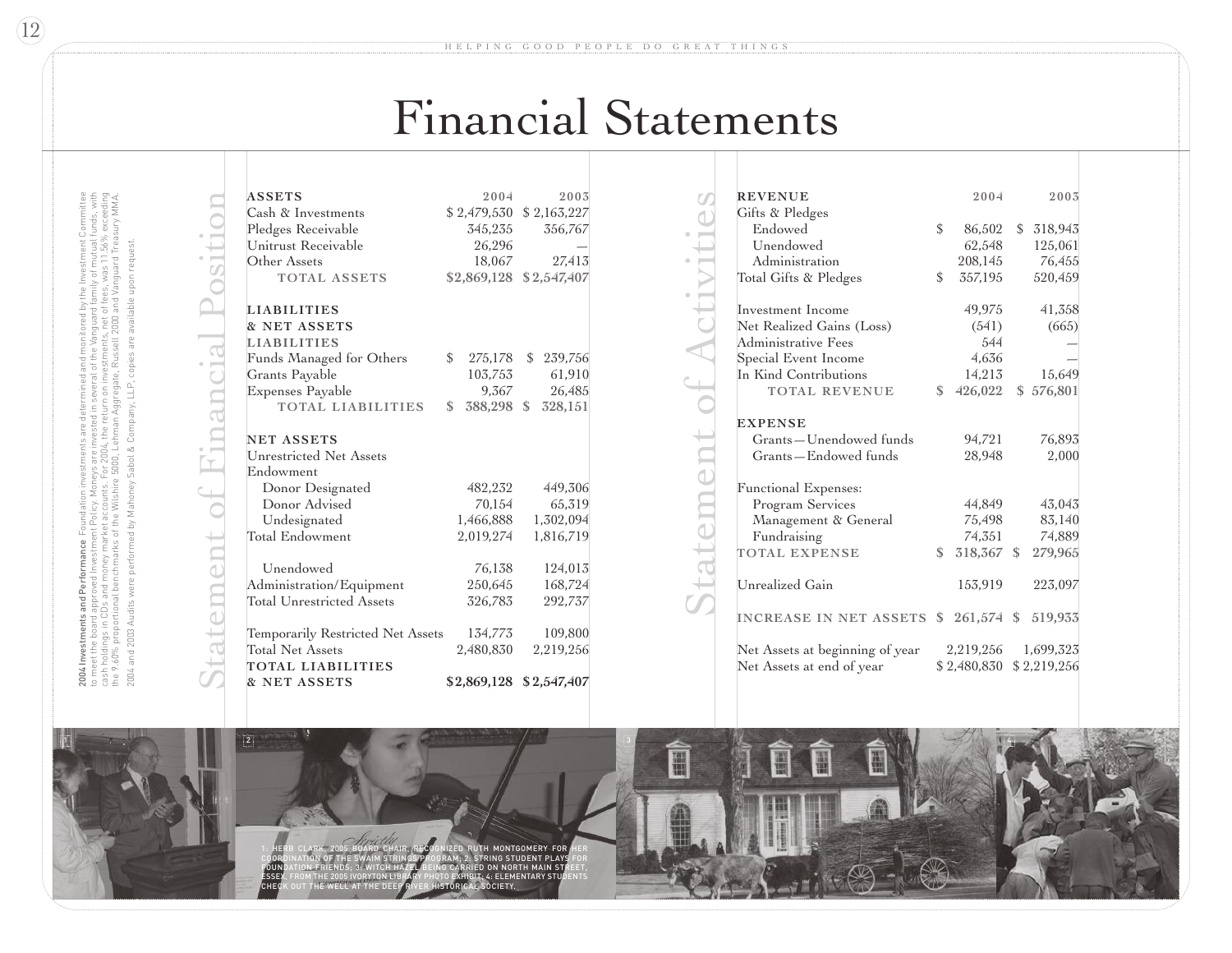## 2005 Activities Report

WE ARE PLEASED WITH PROGRESS MADE SINCE THE CLOSE OF THE 2004 YEAR, AND PRESENT TO YOU UPDATES ON RECENT 2005 ACTIVITIES .

#### Leadership Changes

The Foundation is pleased to announce the following officers for 2005: Herb Clark, of Essex, Board Chair; Jane McMillan, of Middletown, Board Vice Chair; Biff Shaw of Middletown, Board Secretary and Pat Crowley, of Lyme, Board Treasurer. The Finance and Investment Committees have merged with Pat Crowley as Chair and Marcia Bromberg as Vice Chair. New additions to the committee include Tom Kannam, Director of Investment for Wesleyan University and Tom Pastorello, Vice President and CFO of Liberty Bank. Dave Preston is the 2005 Development Committee Chair.

#### Website Launched

*www.MiddlesexCountyCF.org* became fully operational this spring. The site provides lots of helpful information for those wanting to know the details on how to establish a fund or how to get a grant. News releases and past annual reports and newsletters are all posted for your quick review. Check it out and let us know how we can make it even better.

#### New Slogan and Newsletter

Our challenge was to concisely convey the Foundation's mission of working with charitably minded individuals and organizations to improve the county. It wasn't easy, but we think *Helping Good People Do Great Things* says it all. You'll be seeing more of our new slogan in the future. Our newsletter is now called *Good People ~Great Things.* You can view a copy of the spring newsletter on our website or we will send you one, if you ask.

#### CHEFA Provides \$96,760 More to Help Middlesex Children

In a continuing partnership with Connecticut community foundations, the Connecticut Health and Educational Facilities Authority (CHEFA) awarded \$96,760 in two grants to benefit area children on the Foundation's nomination. The Rushford Center received \$42,725 for an Adventure Education Program for at-risk youth and Technology Program enhancement. The "Opportunity Knocks" Collaborative received \$54,035, to provide health care consultants and equipment to ensure Middletown children enter kindergarten emotionally and physically healthy to succeed. These grants were 2 of 10 grants awarded by the Authority in June to nonprofit organizations statewide. These grants bring total CHEFA grants to Middlesex County to \$246,760 in 18 months, a tremendous benefit made possible by the existence of our Community Foundation.

#### \$100,000 available for Fall Grantmaking

As this report goes to press, the 2005 Grants Committee is considering Letters of Intent for recommending over \$100,000 for grants that will be paid in 2006. This record amount is made possible by our ongoing partnerships with the Connecticut Humanities Council, River View Cemetery—Essex, Citizens Bank and a generous donation from the Ann T. D'Addario Family Foundation. We are also pleased that the return on our endowed funds has increased providing over \$40,000 for competitive grantmaking.